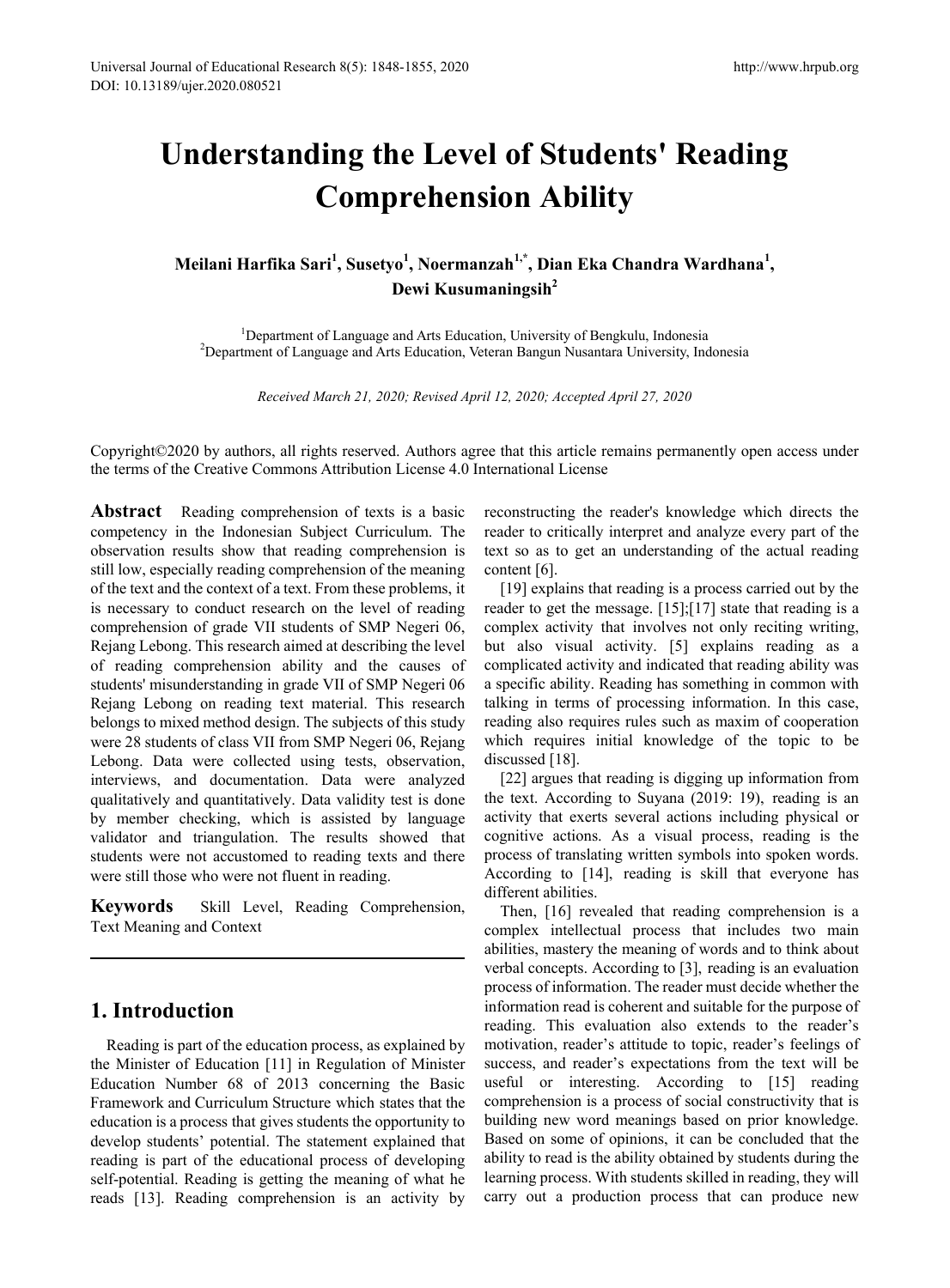knowledge, experience and attitudes. Like a company that produces something through the process of reading, activities aim to process reading in order to obtain information. The reading comprehension is an interactive process between the text and the background knowledge of the previous reader [21].

According to [4], the purpose of reading comprehension is 1) to find simple information, 2) skim quickly, 3) takes place in academic and professional contexts, 4) integrate information, write and criticize texts. For reading comprehension assessment reading characterization provides, the national reading framework explains that reading comprehension is an active and complex process involving: a) understanding written texts, b) developing and interpreting meanings, and c) using meanings that fit the type of text, poses, and the situation [1]. Then, the factors that influence the ability to read comprehension according to [20] are physiological, intellectual, environmental, socio-economic, and psychological factors.

Based on the results of preliminary observations, it shows that the ability of students of SMP Negeri 06 Rejang Lebong in reading comprehension is still lacking. Students are still unable to spell words and determine global information, selective information, and detailed information contained in the discourse and interpret the vocabulary in the sentence, even though they have experienced the learning process by using the maximum time allocation. This is what makes us interested in researching about the level of reading comprehension of junior high school students to explain at what position the level of reading comprehension ability of students so that the best solution can be overcome.

Research on reading ability has been done by [2] about the problem of comprehension of reading texts in Indonesian Language class IV MI Ianatusshibyan Semarang students in the academic year 2015/2016. There are still many students who read less attention to punctuation, do not recognize the meaning of words, that reading speed is less flexible, can not develop visual imagination, can not recognize the organization of essays, and could not find the main idea in the reading. The results of this study indicate that the ability to understand reading texts is still below average. The second study is [20] about the ability to read comprehension of grade VII students of SMP Negeri 1 Kerkap based on Barret's Taxonomy in the academic year 2013/2014. The results of the study showed that students' reading ability was still low. The third study [8] examined the ability to read comprehension based on Barret's Taxonomy in fourth grade students of SD Negeri Gugus Dwija Harapan, Mijen. The results of this study indicate that the average reading comprehension of Grade IV students at SD Negeri Gugus Dwija Harapan is in the sufficient category. Even though it is in the sufficient category, the average results of the reading test in the understanding of students of SD Negeri Gugus Dwija Harapan are still below the specified minimum criteria. The average value obtained is 6.6 while the minimum value

specified is 75.

The three relevant studies above have relevance to this research, both examining students' reading comprehension abilities. In the three studies, the research was only limited to the problematics and reading comprehension ability of students. While this study is not only limited to the reading comprehension problem at Rejang Lebong 06 State Junior High School, but the researcher is trying to find the level of reading comprehension ability and the causes of students' understanding in reading texts, then the reading comprehension level using HOTS-based questions.

From some of the relevant research above, it shows that the level of reading comprehension ability in SMP Negeri 06 Rejang Lebong has not been studied. The benefits of this research are expected to be able to add insight and develop knowledge about the problem of reading comprehension issues. In addition, it can be used as input for Indonesian language teachers in improving students' reading comprehension skills.

# **2. Materials and Methods**

The research was mixed method. This mixed method is used to better understand the research problem by converging quantitative data in the form of numbers and qualitative data in the form of descriptive details. The subjects of this study were 28 students of class VII from SMP Negeri 06, Rejang Lebong. Data were collected using test, observation, interviews, and documentation. The reading comprehension test instrument is in the form of 25 multiple choice tests that represent the ability to understand written texts, develop and interpret meanings, and use meanings appropriate to the text, poses, and situations. Observation and interview techniques were carried out to see the reading culture of students' understanding at school and home. Data analysis techniques in this study refer to the mixed method of analyzing qualitative and quantitative. Analyzing qualitative data were from observation, interview, and documentation while analyzing quantitative data were from test result. After getting qualitative and quantitative data, it then proceeds to give the meaning and conclusions. Data validity test is done by checking and triangulating. Checking is done by tabulating data, interpreting data by researchers and language validators while triangulation obtained from tests of reading comprehension skills, observations, interviews, and documentation.

# **3. Results and Discussion**

### **3.1. Results**

The level of reading comprehension of grade VII students of SMP Negeri 06 Rejang Lebong is still relatively low, indicated by the results of reading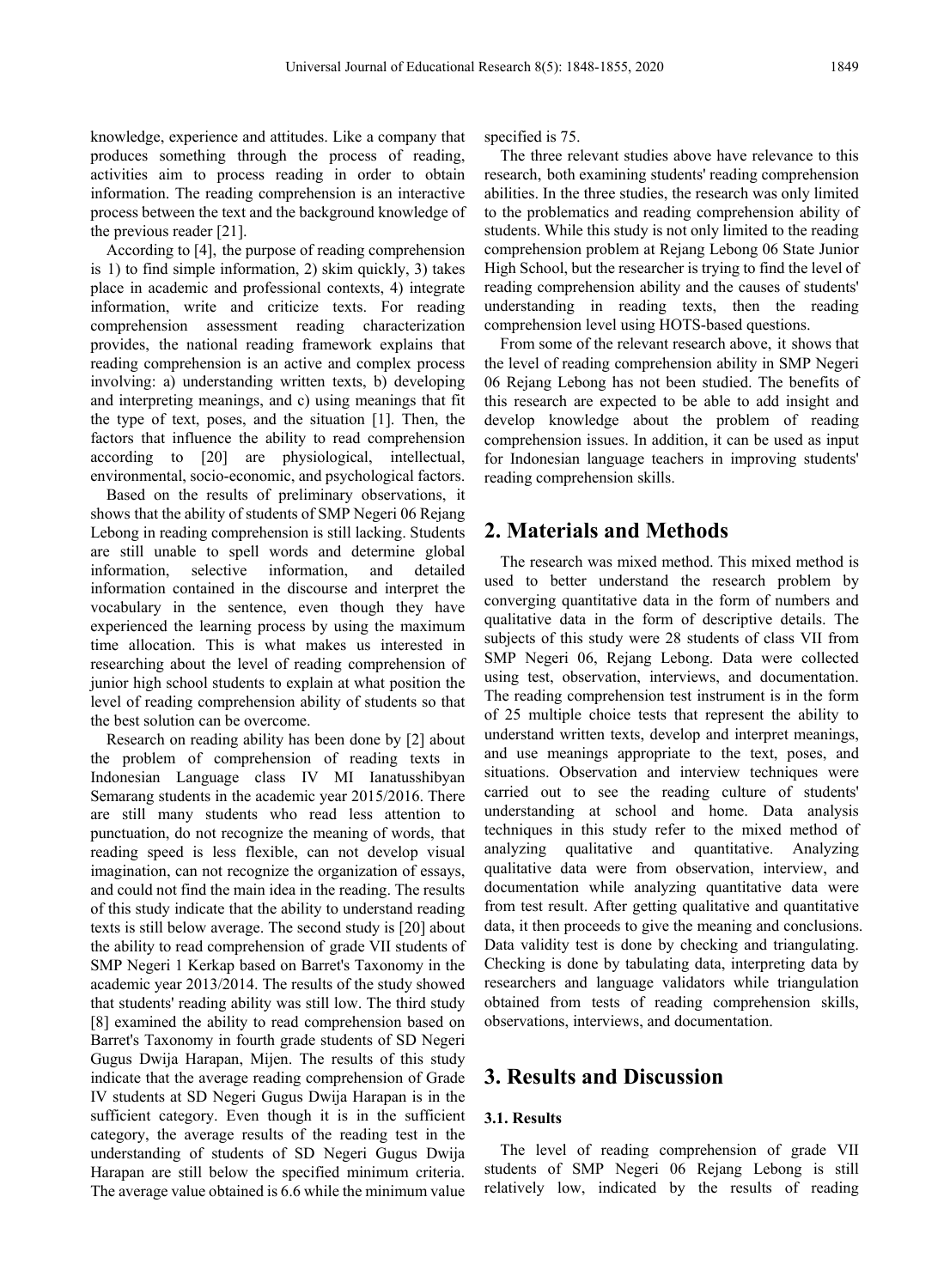comprehension test, observations, and interviews. The research results are as follows:

## 3.1.1. Level of Reading Comprehension Ability

The following will present the results of the research on reading comprehension that has been conducted by researchers for 3 months starting from December 2019 until February 2020.

### a. Reading Comprehension Ability Test Results

The test used in this study is a multiple choice comprehension reading ability test. This multiple choice comprehension reading test consists of 25 questions based on HOTS. Multiple choice questions with 4 answer choices done within 60 minutes. After collecting data the data is obtained as follows.

**Table 1.** Results of Reading Ability Ability Test Results for Class VII Students of SMP Negeri 06 Rejang Lebong

| <b>Number</b> | Type of<br><b>Ouestions</b>       | Number of<br><b>Ouestions</b> | Average<br>Value | Criteria |
|---------------|-----------------------------------|-------------------------------|------------------|----------|
| 1.            | Understand<br>written text        | 10                            | 9                | Less     |
| 2.            | Develop and<br>interpret meanings | 9                             | 9                | Less     |
| 3.            | Use contextual<br>meaning         | 6                             |                  | Less     |
| Amount        |                                   | 25                            | 25               | Less     |

From the table above, it can be explained that the reading comprehension of grade VII students of SMP Negeri 06 shows that the average value of 25 out of a maximum score of 100 is included in the criteria of lack. In the reading comprehension test, the type of questions consists of three question indicators. In the first indicator, there are 10 questions that discuss the understanding of the written text, each question has a weight of 4. After doing the recapitulation, an average value of 9 from the maximum value of 40 is obtained. The average results fall into the criteria of lacking.

In the second indicator, there are 9 questions that discuss developing and interpreting meaning. From the overall recapitulation results, it obtained an average value of 9 out of a maximum value of 36 which if entered into the criteria table get less criteria. Likewise in the third indicator, there are 6 questions that discuss about using meaning contextually. From the recapitulation results, it obtained an average value of 7 from a maximum value of 24. This indicator also falls into the under criteria. Develop and interpret meanings. From the overall

recapitulation results, it obtained an average value of 9 out of a maximum value of 36 which if entered into the criteria table get less criteria. Then, the results of the percentage of reading comprehension tests can be shown in the following table.

**Table 2.** Percentage of Individual Value of Reading Comprehension Tests

| Number | <b>Score</b> | <b>Total</b><br><b>Students</b> | Percentage | Criteria  |
|--------|--------------|---------------------------------|------------|-----------|
|        | $23 - 44$    | 20                              | 71%        | Less      |
|        | $-22$        |                                 | 29%        | Very less |

The value of each individual obtained the highest value of 44 with less criteria. The number of subjects studied was 28 students, out of a total of 28 students, 20 students received grades between 23 - 44 with less criteria and 8 students entered into very poor criteria that scored between 1-22. If it is made in the form of a percentage, a percentage of 71% is obtained for students whose reading comprehension is still lacking and the remaining 29% falls into the very poor criteria.

The percentage of reading comprehension test results can also be seen in the form of a chart as below.



**Figure 1.** Percentage of Individual Values in Reading Comprehension of Grade VII Students at SMP Negeri 06 Rejang Lebong

#### b. Results of Reading Comprehension Habits

The results of reading comprehension habit are obtained from observation data or direct observations of students for 3 months from December 2019 to February 2020. Observations are made by observers in the form of observations of students' activities in the school environment and also in the home environment, so that data are obtained about the reading activities of students at school or at home. The results of the observation can be seen as follows: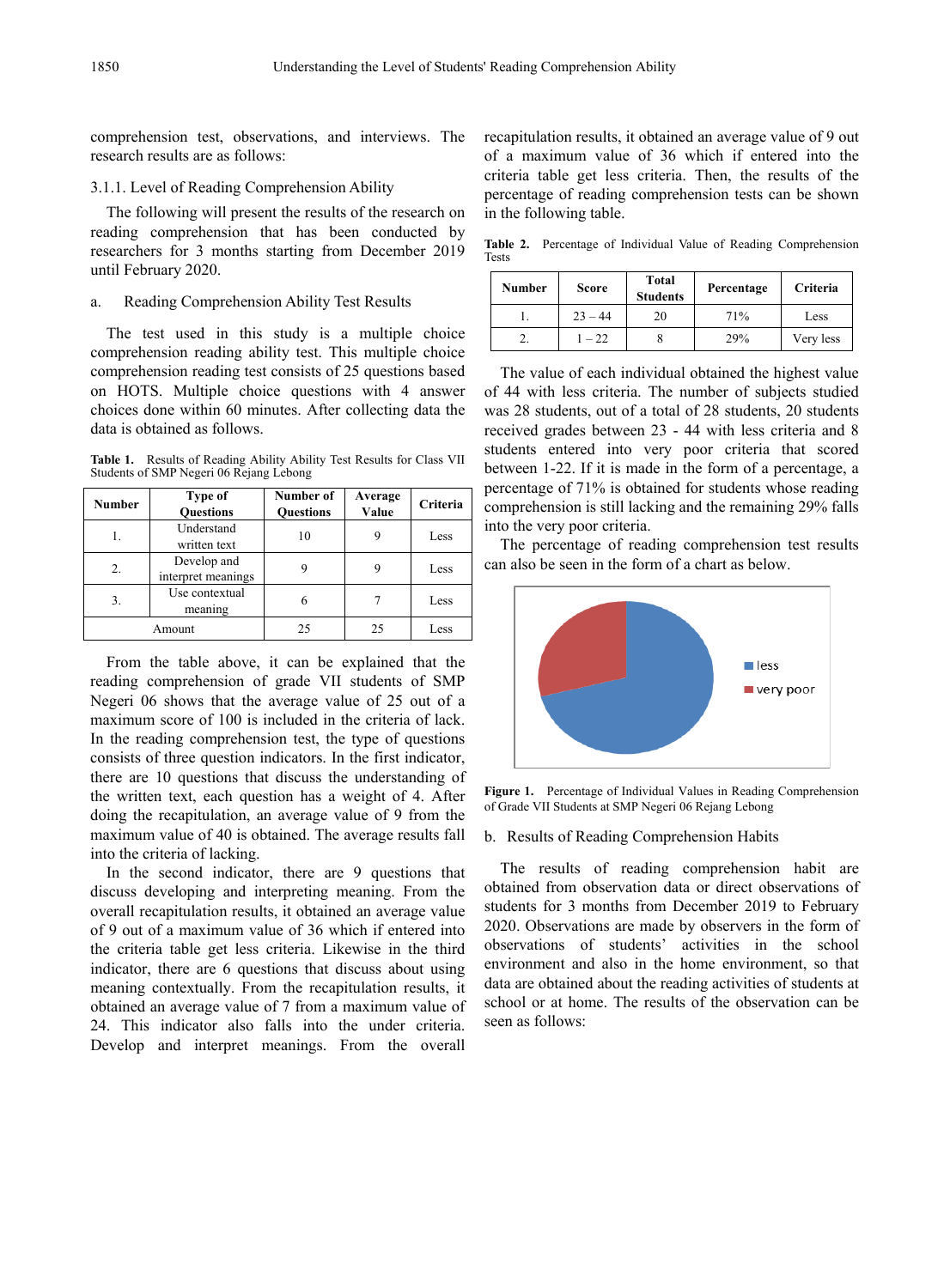| <b>Number</b>  | <b>Aspects Observed in Reading</b><br><b>Activities Understanding</b> | <b>Information</b>                                                                                                                                                                                                                                                                                                                          |  |  |
|----------------|-----------------------------------------------------------------------|---------------------------------------------------------------------------------------------------------------------------------------------------------------------------------------------------------------------------------------------------------------------------------------------------------------------------------------------|--|--|
|                | Understanding<br>the<br>literal<br>meaning                            | Understanding of the contents of the text read is still lacking. Students tend to forget<br>the contents of the reading material they have read. Students find it difficult to explain<br>meaning back literally, such as difficulty to explain the conclusion of the text, the title<br>of the text, and the meaning of the word it reads  |  |  |
| 2.             | Understanding non-literal                                             | Non-literal understanding of children is still lacking, children are still very difficult to<br>interpret text in abstract terms. Children have difficulty when explaining the meaning<br>of figurative words in a poem.                                                                                                                    |  |  |
| 3 <sub>1</sub> | The habit of reading in the<br>library                                | Students read in the library only when given instructions by the teacher to the library.<br>Students do not have their own awareness to read in the library.                                                                                                                                                                                |  |  |
| 4.             | The habit of reading in class                                         | Activities reading in class is done when teaching and learning activities only. If not in<br>learning activities students spend time playing with friends.                                                                                                                                                                                  |  |  |
| 5.             | Reading habits at home                                                | Reading activities at home are still lacking. Students do not have reading material<br>facilities from parents. The reading material students have is only textbooks obtained<br>from school and will only read the book when there is homework from school. And<br>parental control is absent.                                             |  |  |
| 6.             | Reading fluency                                                       | For reading fluency is still lacking. This can be seen from when students read children<br>often repeat the words they read, do not follow the intonation of reading, pausing long<br>on words that are affixed. And while reading students still use the tip of the index<br>finger to read the words in the text of the reading material. |  |  |

**Table 3.** Recapitulation of Research Results Reading Comprehension of Class VII Students of SMP Negeri 06 Rejang Lebong

From the table above, it can be explained as follows, understanding literal and non-literal meaning according to the results of observations that have been made both directly to observe children's learning activities, the observer also provides a series of reading comprehension tests to students to obtain more valid data by providing material reads in the form of short texts of literature and non-literature. From the reading material students have read, the observer gives a number of questions about the literal and non-literal meaning related to the reading material. From a series of observations and tests, it was found that understanding of the literal meanings and nonliteral meanings of students is still lacking. Students still have difficulty explaining and understanding the meaning of the literal and non-literal words in the text of the reading material.

Difficulties in explaining and understanding meaning literally and non-literally can be caused by the lack of discipline of students to read. Students are still very rarely to read in the school library in their own awareness. They will go to the library if there are teaching and learning activities that require them to go to the school library. Then, the teacher still lacked time for students to read in the library. Reading activities in the library are only carried out by Indonesian Subject teachers. For other subject teachers it is still very rare to read in the library.

Likewise, the habit of reading in class is only when teaching and learning activities take place. Reading activities in class are done if given the task to read by the teacher. Awareness to read on the basis of self-awareness is still lacking. Most of these students have objections to reading books although indirectly in daily life without them knowing they are doing reading activities. The progress of the digital world seems to force them to abandon reading activities, they are more interested in reading articles on the internet, comics, story books,

reading messages through message sharing applications, and social media.

Discipline of time to read is not done at home. They will read textbooks if there are homework assignments from school. Parents of students who on average work as Farmers, Traders, Civil Servants, and Private are still lacking in facilitating reading material at home. Supervision of children's learning hours at home is still very lacking. Parents are too busy working so that they pay less attention to their children in terms of supervision at home during the day. At night even children are not accustomed to learning.

Children's activities after school are spent playing with friends and playing games. The role of supervision that should be done by parents is still lacking, resulting in these children not doing routine reading at home. Then, the parents do not provide interesting reading material at home. This results in a lack of interest in children's reading.

#### 3.1.2. Causes of Ignorance of Text Material Readings

The cause of students' lack of understanding of the reading material was obtained from interviews with 28 students who had difficulty reading comprehension. From the results of in-depth interviews, it found with several causes of students not understanding the text of the reading material, as follows.

### a. Reading Hobby

Of the 28 students interviewed, 20 said they had a hobby of reading and 8 said they did not like to read. The reading material they read is reading comics, articles on the internet, Facebook, various messaging applications and other social media. They find reading via a mobile phone more interesting than reading textbooks and reading what they consider to be a tedious activity that is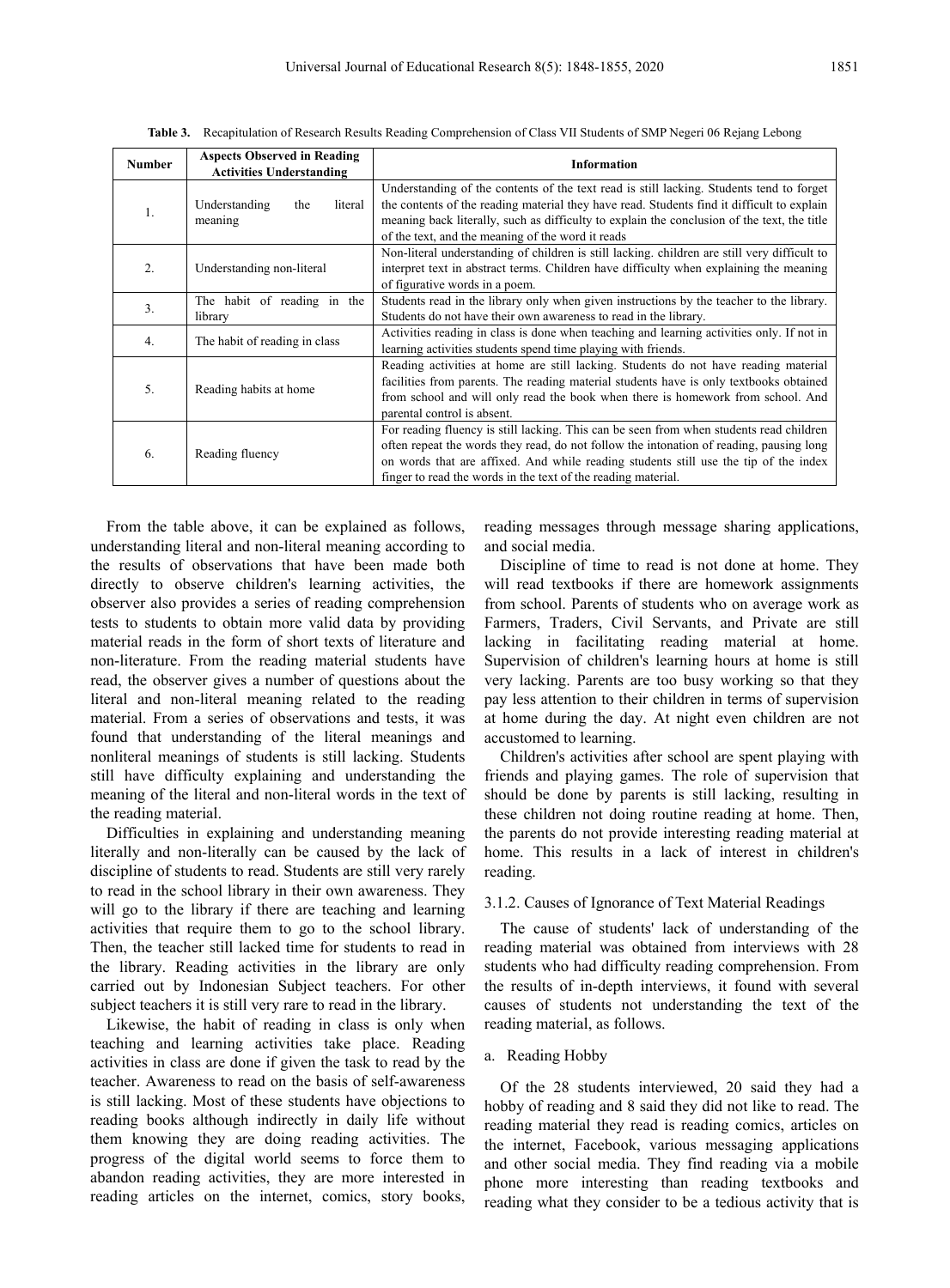textbooks.

Textbook reading activities that are still lacking make students not accustomed to reading standard words. Students' interest in reading on social media and reading messages through a message sharing application can cause children not accustomed to reading or understanding standard words. This can occur because the language used on social media and messages through a message sharing application are non-formal words, which results in students' lacking formal vocabulary.

When reading text, children have difficulty reading and understanding absorption words, words that have experienced affixation, and words that combine two consonant letters in one word. When looking at the text of a long reading material, the students consider it to be very difficult to find the meaning contained in the text. Lack of students' understanding of words that come from absorbed languages, affixed words and a combination of consonant letters can be due to the lack of interest in students' reading books.

#### b. Reading Activities

The cause of students' lack of understanding of the text of reading material can be caused by reading activities that are still lacking, both at school and at home. Reading activities at school are only carried out when teaching and learning activities take place. During free time or school breaks, students used to go to the canteen and play with friends. The library which is a storehouse of knowledge is not utilized properly. Students will only go to the library if there is instruction from the teacher to carry out reading activities in the library. Students still do not have their own awareness to read independently in the library.

The free time available after school is not used for reading, activities at home are used for playing with friends, playing online games and watching television. Book reading activities will be carried out if there are school assignments given by the teacher. Supervision from parents when at home is still lacking, parents do not provide adequate facilities for children to read at home. This is evidenced by the recognition of students who do not have their own space to study and there are no interesting reading material books at home. Parents also do not provide books that are interesting reading material at home. Children's reading books are only textbooks originating from school, so it makes students less interested in reading textbooks at home because they find reading textbooks boring and will be read if forced to.

### c. Difficulties in Understanding Reading

The cause of students' lack of understanding of reading material is also caused by students' difficulty in understanding reading. Difficulties of students in reading words that are affixed, words of absorption, and the combination of consonant letters in one word result in difficulty students understand reading.

Students have difficulty in working on the test questions given. This can be seen from the reading test results of understanding that is still lacking. The difficulty of students is not only in doing test questions, but students have difficulty in explaining and concluding the contents of the text they are reading.

### d. Smooth Reading

One of the factors that most influences students' understanding of the text of reading material is the smooth reading. Students are still not fluent in reading. Unevenness in reading can be seen as follows.

- 1. Difficult reading words that have affixes, when reading words that have affixes most students have difficulty and sometimes change the words they read.
- 2. Difficult to read words that come from the absorption language, when reading words that have absorption words students halt spelling per letter they read.
- 3. Do not understand punctuation, most students do not pay attention to punctuation, resulting in intonation that is less precise.
- 4. Repeating words that are read, when finding words that are long and difficult to read students will repeat the words read.
- 5. Stop long on long words, almost the same as the previous point students will also stop long when finding words that are difficult to read as if spelling out in the heart.
- 6. Still using the tip of the index finger to point to the word being read, students still use the tip of the index finger to point to the word they are reading and if not using the tip of the index finger the student has difficulty reading the next line of sentences.

### **3.2. Discussion**

Grade VII students of SMP Negeri 06 Rejang Lebong have problems reading comprehension. This is indicated by the low level of reading comprehension ability which is only limited to the understanding of the level of understanding the meaning of the written text. Though what is expected in reading students' understanding must be able to not only understand written meaning, but be able to develop and interpret meanings and use meanings that are appropriate to the type of text, poses, and situations [1]. Three aspects of the assessment aspect get an overall average value of 25 from a maximum value of 100, which consists of understanding aspects of written text with an average value of 9 out of a maximum value of 40. Aspects of developing and interpreting meanings are with an average value of 9 from the maximum value of 36 and finally aspects using the contextual meaning with a value of 7 from the maximum value of 24. All three aspects fall into the under criteria.

To determine the ability to read students' understanding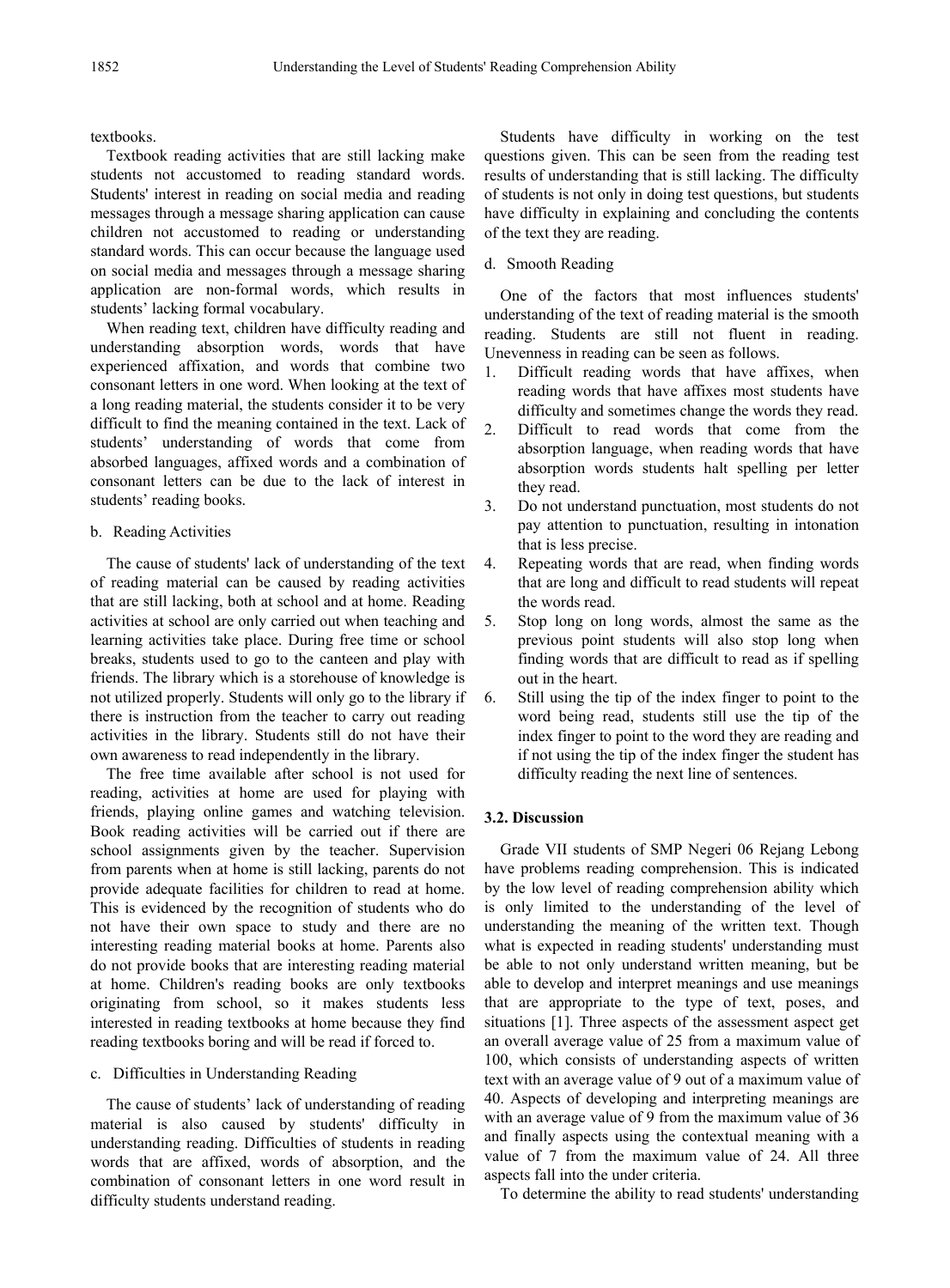of the text of the reading material, the researcher also observed the reading activity. Among them observing the ability of children to understand meaning literally and nonliterally. From the observation results, it is known that students still do not understand the literal and non-literal meaning well. Students still have difficulty explaining the contents of the text they are reading. In fact, understanding texts literally is a basic skill in reading comprehension.

This opinion is reinforced by [14] the level of children's reading ability can also be seen from the ability of children to understand the meaning that exists in the text of reading material that is the literal and non-literal meaning. The literal reading level is the lowest reading level because literal reading only recognizes and captures written material that is written explicitly.

From this opinion, it can be concluded that literal reading is the easiest reading stage to do because it only captures the meaning explicitly, as written by the author. Lack of students' understanding of the text of reading material can be caused by reading activities of students who are still lacking in discipline. Students only read on teaching and learning activities in schools. Free time at school is used for eating and playing with friends. Students do not have their own awareness to read in the school library. This lack of time discipline for reading causes students to experience problems in reading comprehension.

This agrees with what was stated by [15] who argues that constructivists believe that students build knowledge by connecting knowledge with knowledge that they already know. In reading, this concept is reflected in the development of learning based on the scheme, which believes that learning occurs when new information is integrated with what is known [6]. For a student who has more experience in a particular topic, it is easier to make connections between what he knows and what he will learn so that he has good communication skills [9].

From these statements,it can be seen that reading comprehension is a long process that requires students' reading experience. To understand the reading material of a reading material, students must have a lot of previous reading experience, so that the more students read, the more information they will get, making it easier for students to understand the text of the reading material to be read.

To overcome the problem of reading comprehension, it should be started from the application of the method used by the teacher when reading activities that can be done with the SQ3R method. This method has been proven by [10] as a solution that can be used by teachers so that there are no boring factors in language learning, especially reading. Reading comprehension by applying the SQ3R method and giving rewards will be more effective than other reading comprehension methods, this method requires students to explore their understanding with the

five stages of the reading process consisting of surveying content, making questions, reading content, telling content, and reviewing the reading that will be combined with giving rewards to students who can complete the task well. Then the learning process will take place very interesting.

The SQ3R method is a systematic and practical learning procedure. The SQ3R method is an excellent reading method for the purpose of intensive and rational reading. [10] states about effective study, through reading activities using the SQ3R method (1) survey, which is to investigate first to get a glimpse of the contents to be studied; (2) question, which is asking questions from the main idea or the contents of a book that is read in passing; (3) read, i.e. read actively to provide answers to the questions made; (4) recite, i.e. repeating the answer given to the question by not looking at the book against the small notes that outline; and (5) review, i.e. repeating what it reads by checking the notes.

Then, to overcome the problem of the ability to read comprehension in grade VII students of SMP Negeri 06 in Rejang Lebong, according to [12], forming efficient reading habits requires a relatively long time. In addition to time, the factors of desire and will and motivation need to be present, but desire and will must be strengthened by motivation. In addition, environmental factors also play a role. If the environment does not encourage, and even inhibits, reading habits are difficult to obtain, or even will not be formed. Therefore, formation efforts should begin as early as possible in life, namely from childhood.

In childhood, the formation effort in the sense of laying the foundation of good interest can begin from around the age of two years, that is, after children begin to be able to use spoken language (understanding what is said and spoken). Some of the efforts that can be done are increasing the role of parents and early reading habits. The influence and role of parents can be done by encouraging the development of children's language, being an example in reading, reading and telling stories, playing with reading and writing [7], and utilizing environmental tools to encourage reading habits.

# **4. Conclusions**

The level of reading comprehension of grade VII students of SMP Negeri 06 Rejang Lebong is still low. This can be seen from the results of the ability to read comprehension tests that still fall into the criteria of lack. Of the three aspects that become aspects of the assessment get an overall average value of 25 out of a maximum value of 100, which consists of understanding aspects of written texts with an average value of 9 out of a maximum value of 40. Aspects of developing and interpreting meanings with an average value of 9 from the maximum value of 36 and finally aspects use meaning contextually with a value of 7 from the maximum value of 24. All three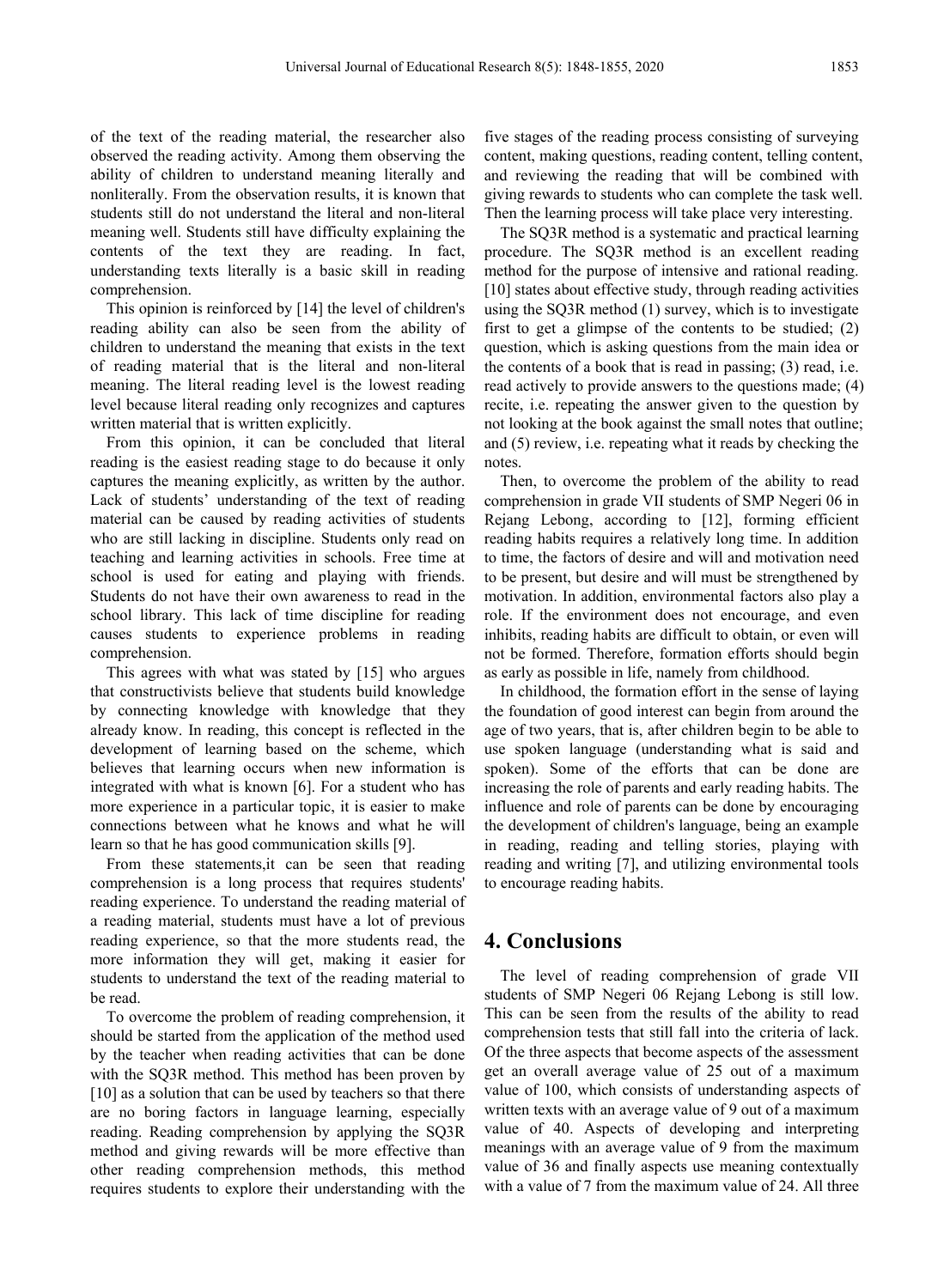aspects fall into the under criteria.

From the observation results, it is known that students still do not understand the literal and non-literal meaning well. Students still have difficulty explaining the contents of the text they are reading. In fact, understanding texts literally is a basic skill in reading comprehension. The cause of students' lack of understanding of the text of reading material is the lack of students' reading hobbies in reading books, students are more interested in reading on social media, reading messages through message sharing applications, which as we know, the language used is non-formal language. The next cause is reading that is still lacking in discipline.

Reading activities at school are only done when teaching and learning activities. His free time at school is spent going to the canteen and playing with friends. Reading activities in the library are very rarely done, reading in the library is when there are learning activities carried out in the library. The next cause is influenced by difficulty in understanding reading and reading fluency of students who are still lacking. Students still have difficulty understanding the reading text and are still not reading fluently.

From the results of this study, it is hoped that Indonesian language teachers' pay attention to students' reading abilities and encourage and enhance students' reading interest. The teacher must familiarize students with reading the text before entering core activities or observations. In addition, students are given the task to read novels, poems, story books, and others. The teacher also has to provide a lot of knowledge about reading comprehension, both theory and practice so that students are more able to master and understand. Then, for principals, it is expected to pay more attention to teaching and learning activities in schools and supervise students' reading activities in the library, so that the library functions as a safe and comfortable place to read for students. Flag ceremonies hold announcements and give gifts to students who are diligent in visiting the library.

# **Acknowledgments**

We would like to express our special thanks and gratitude to Rector University of Bengkulu and Headmaster of SMP Negeri 06 Rejang Lebong who gave us the support to do this wonderful project. This project was funded independent. Secondly, we would also like to thank our friends in Faculty of Education Universitas Bengkulu who helped us a lot in finalizing this project within the limited time frame.

# **REFERENCES**

[1] Afflerbach, P. (2010). *Essential Reading on Assessment*.

USA: International Reading Assosiation.

- [2] Aisyah. (2016). Problematika Pemahaman Teks Bacaan pada Pelajaran Bahasa Indonesia Siswa Kelas IV MiIanatusshibyan Semarang Tahun Ajaran 2015/2016. Semarang: Universitas Islam Negeri Walisongo Semarang Fakultas Ilmu Tarbiyah dan Keguruan.
- [3] Chair, C. S. (2002). *Reading for Understanding*. Santa Monica: RAND.
- [4] Grabe, W. & Stoller, F. L. (2002). *Teaching and Researching Reading*. New York: Routledge Taylor and Francis Group.
- [5] Gusnetti, G., Zaim, M., Ramadhan, S., & Agustina, A. (2019). Pengaruh Teknik Membaca SQ3R terhadap Membaca Pemahaman Mahasiswa FKIP Universitas Bung Hatta Padang. *Ta'dib, 21*(2), 121. Doi: 10.31958/Jt.V21i2. 1231
- [6] Hermanudin, Suhartono, Suryadi, & Noermanzah. (2019). Improvement of Reading Comprehension Ability by Using Core Models of Class VII Students of SMP Negeri 10 Bengkulu Tengah. *International Journal of Scientific and Technology Research, 8*(12), 647.
- Karto, Suhartono, Susetyo, Noermanzah, Maisarah, I. (2019). The Differences Ability in Writing Descriptive Texts by Using Chain Writing and Conventional Methods. *International Journal of Scientific and Technology Research, 8*(10).
- [8] Khotimah, (2016). Analisis Kemampuan Membaca Pemahaman Berdasarkan Taksonomi Barret pada Siswa Kelas IV SD Negeri Gugus Dwija Harapan Kecamatan Mijen. Semarang: Universitas Negeri Semarang Fakultas Pendidikan Jurusan Pendidikan Sekolah Dasar.
- [9] Kusmiarti, R., Yuniati, I., Noermanzah. (2020). Improving Student Communication Skills in Learning Indonesian Language through Collaborative Learning. *International Journal of Scientific and Technology Research, 9*(1). 207.
- [10] Mawaria, M. (2019). Implementasi Metode SQ3R dalam Upaya Peningkatan Kemampuan Membaca Pemahaman pada Mata Pelajaran Bahasa Indonesia Siswa SDN 135 Rejang Lebong. *AR-RIAYAH : Jurnal Pendidikan Dasar, 2*(2), 177. doi: 10.29240/jpd.v2i2.663
- [11] Minister of Education. (2013*). Permendikbud Nomor 68 Tahun 2013 tentang KD dan Struktur Kurikulum SMP/MI*. Jakarta: Menteri Pendidikan dan Kebudayaan Republik Indonesia.
- [12] Mualimah, E. N., & Usmaedi, U. (2018). Pengaruh Kebiasaan Membaca terhadap Prestasi Belajar Bahasa Indonesia Siswa Kelas V SDN Kubanglaban. *Jurnal Pendidikan Sekolah Dasar, 4*(1), 43. doi: 10.30870/jpsd.v4 i1.2459
- [13] Novelti., Kristiawan, M., Erpidawati. (2019). Development of the Descriptive Writing Learning Model using the Audio Visual Media. *International Journal of Recent Technology and Engineering, Volume-8* Issue-3, September 2019.
- [14] Nurhadi. (2005). *Bagaimana Meningkatkan Kemampuan Membaca: Suatu Teknik Memahami Literatur yang Efesien*. Bandung: Sinar Baru Algensindo.
- [15] Rahim, F. (2008). *Pengajaran Membaca di Sekolah Dasar*.